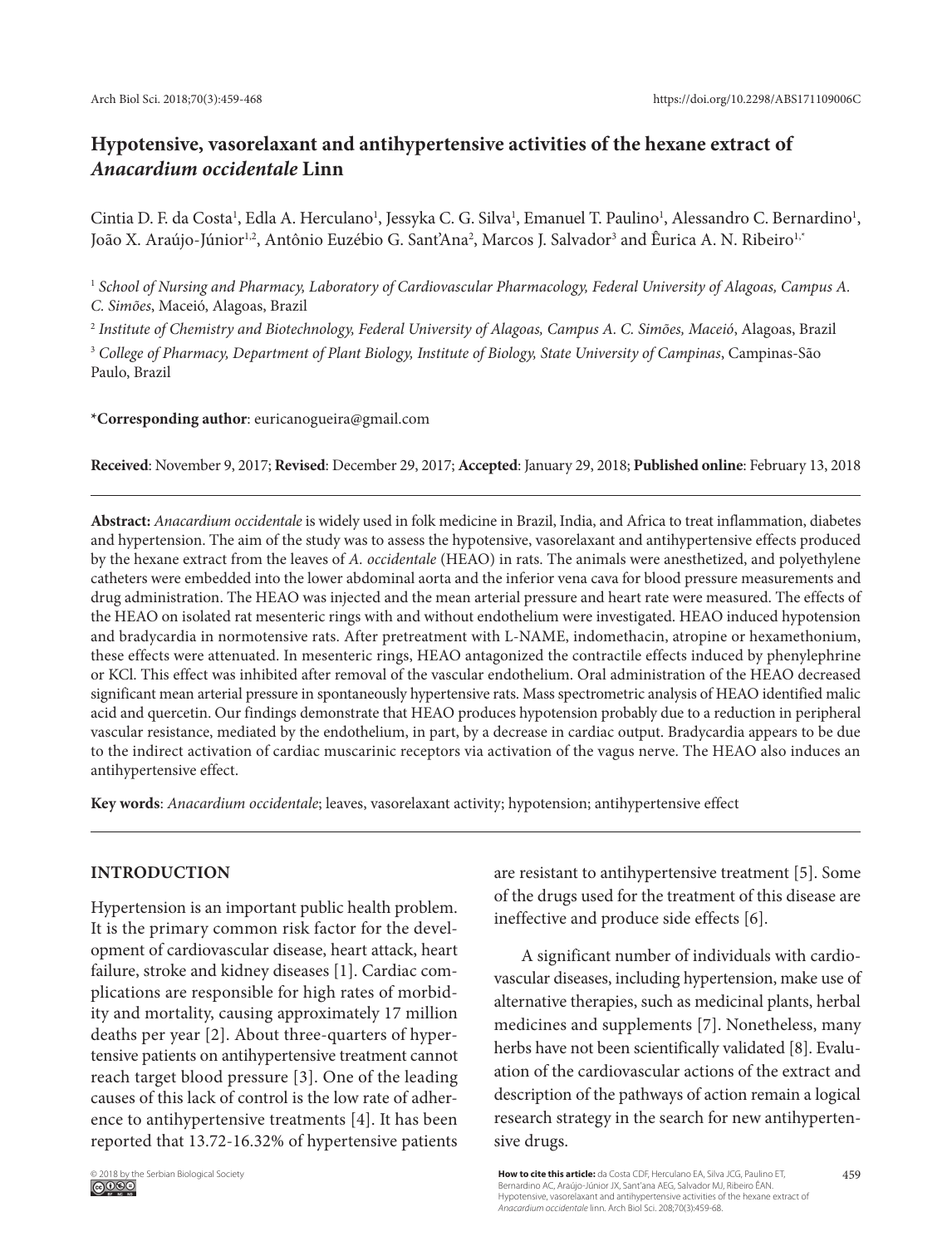*Anacardium occidentale* Linn is a plant belonging to the family Anacardiaceae. It is native to Brazil and is cultivated in South America, Africa and India. It is popularly known as cashew tree [9]. This plant has been widely used in folk medicine in Brazil, India and Africa to treat inflammation, diabetes, gastrointestinal diseases and hypertension [8,10,11].

Antimicrobial, antiinflammatory, antigenotoxic, antiulcerogenic, antioxidant, hypoglycemic and larvicidal properties, as well as acetylcholinesterase inhibition of extracts from *A. occidentale* have been reported [9,12-18]. There are three scientific studies on the cardiovascular actions of this plant: the stem bark extract of *A. occidentale* induced hypotensive and cardioinhibitory effects in rats [8], the extract of *A. occidentale* leaves produced vasorelaxant action in isolated rat aorta and in the mesenteric vascular bed [19], and one report describes the process for obtaining the antihypertensive principal from the bark of this plant [20].

Based on this information, the present study was designed to examine whether the hexane extract of the leaves of *A. occidentale* (HEAO) exerts effects on the blood pressure and heart rate in nonanesthetized normotensive rats, and on the contractile responses of isolated rat superior mesenteric artery preparations; we also examined its antihypertensive properties.

#### **MATERIALS AND METHODS**

### **Plant material**

Leaves of *A. occidentale* L. (Anacardiaceae) were collected in Maceió (Alagoas, Brazil). Botanical identification was made in the Institute of Biological and Health Sciences of the Federal University of Alagoas by Dr. Flavia de B. P. Moura. The voucher specimen was deposited in the Herbarium of Prof. Honório Monteiro, at the Museum of Natural History under the number 4081.

### **Preparation of plant extract**

The leaves were dried (450 g) at 37ºC and powdered. The obtained powder was subjected to extraction by maceration with hexane for three cycles every 48 h.

The extract was dried in a rotary evaporator under reduced pressure, yielding 4.5 g of the hexane extract.

# **Electrospray ionization mass spectrometry fingerprinting**

ESI-MS analyses were conducted as described [21]. ESI-MS was performed by direct infusion using a syringe pump, with a flow rate of 10 µL min/mL. Crude extract was diluted in a solution containing 50% (v/v) chromatographic grade methanol and 50% (v/v) deionized water and 0.5% of ammonium hydroxide. Structural analysis of single ions in the mass spectra of the extract was performed by ESI-MS/MS. Identification of chemical constituents was accomplished by comparing the ESI-MS/MS fragmentation spectra with the fragmentation spectra of the pattern samples and with literature results.

### **Drugs and solutions**

Phenylephrine hydrochloride, acetylcholine chloride, atropine sulfate, hexamethonium, indomethacin and Nω-nitro-L-arginine-methyl ester (L-NAME) were purchased from Sigma (St Louis, MO, USA), heparin sodium salt was obtained from Roche Brazil (São Paulo, Brazil) and sodium thiopental was obtained from Cristalia (Butanta, Brazil). Indomethacin was dissolved in 5% sodium bicarbonate saline solution. The HEAO was dissolved in a mixture of distilled water and 3% cremophor. The other substances were dissolved in distilled water. The composition of Tyrode's solution was: 158.3 mM NaCl, 4 mM KCl, 2 mM  $\text{CaCl}_2$ , 1.05 mM  $\text{MgCl}_2$ , 0.42 mM  $\text{NaH}_2\text{PO}_4$ , 10 mM NaHCO<sub>3</sub> and 5.6 mM glucose. The K<sup>+</sup>-depolarizing solution (80 mM KCl) was prepared by replacing 80 mM KCl in Tyrode's solution with equimolar NaCl.

### **Animals**

Male Wistar rats (250-350 g) were used to determine the vasorelaxant and hypotensive effects of HEAO. Male spontaneously hypertensive rats (SHR) (250-350 g) were employed for evaluation of the antihypertensive activity. The animals were kept under standard laboratory conditions, with a constant 12 h light/dark cycle and controlled temperature (22±2°C) with free access to food (Labina®, PURINA, Brazil) and tap wa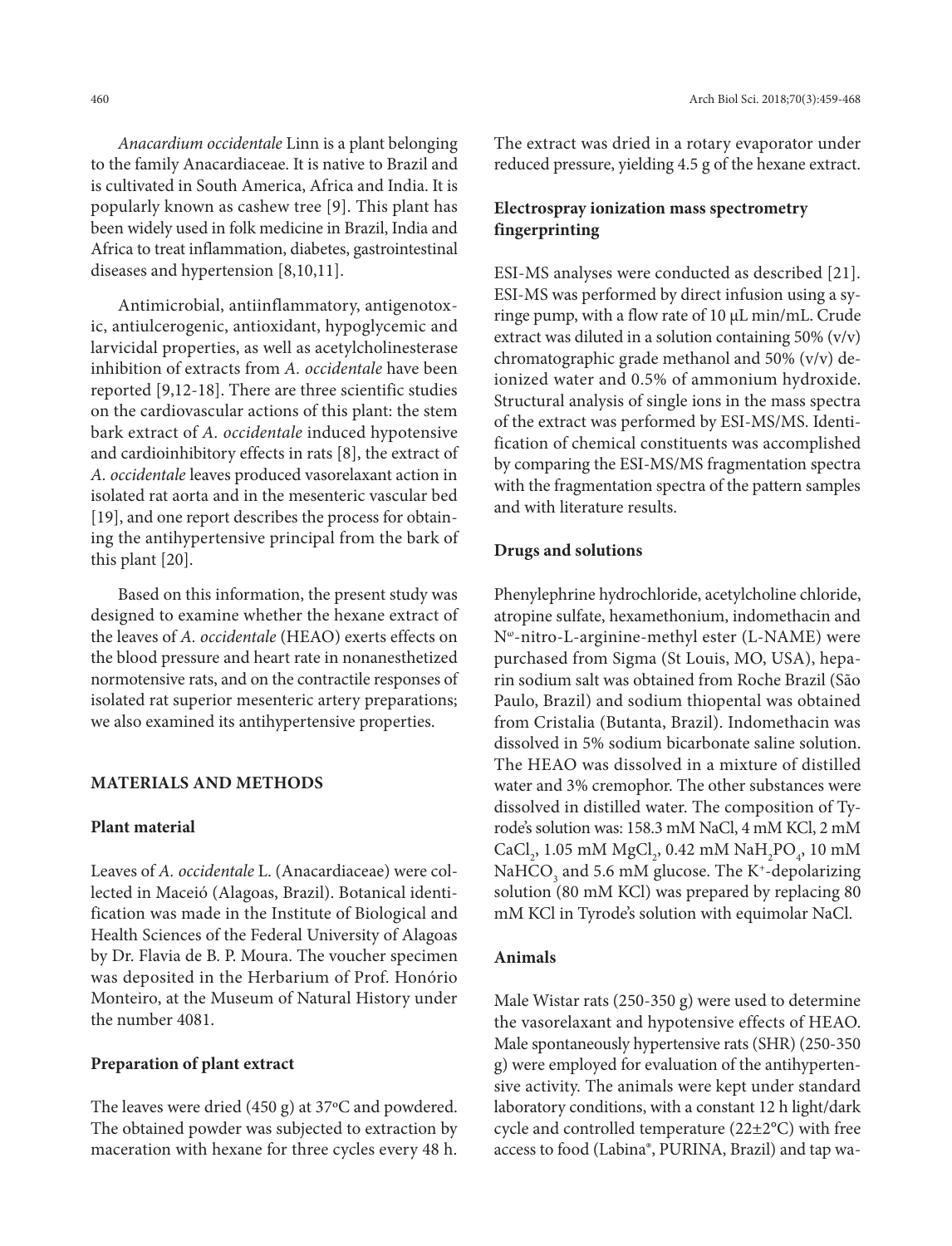ter. All experiments were conducted according to the Animal Research Ethical Committee of the Federal University of Alagoas, Maceió, AL, Brazil (Certificate no.: 0106/08).

#### **Pharmacological analyses**

### **Direct blood pressure and heart rate measurements in nonanesthetized normotensive rats**

The rats were anesthetized with sodium thiopental (45 mg/kg, i.p.) and the catheter was embedded into the abdominal aorta via the left femoral artery (for the recording of arterial blood pressure). For substances' administration, another catheter was inserted into the inferior vena cava via the left femoral vein. Both catheters were filled with heparinized saline, tunneled subcutaneously, exteriorized, and sutured at the dorsal surface of the neck. Twenty-four hours after the surgical procedures, experiments were conducted in nonanesthetized rats. The arterial catheter was connected to a pre-calibrated pressure transducer (BLPR, AECAD, SP, Brazil). The transducer was connected to an amplifier-recorder (Model 04P, AECAD, SP, Brazil) and a computer implemented with an analog-to-digital converter board. The data were sampled every 500 Hz. The AQCAD software measured mean arterial pressure (MAP) and heart rate (HR).

### **Effect of the HEAO on blood pressure and heart rate in nonanesthetized normotensive rats**

After the period of acclimatization and stabilization of hemodynamic parameters, saline (0.9% NaCl; 1 mL/ kg; i.v.) or HEAO (0.5; 1; 5; 10; 20 and 30 mg/kg; i.v.) was injected randomly in the venous catheter. Mean arterial blood pressure (MAP) and heart rate (HR) were allowed to return to the resting level between injections. Changes in MAP and HR were recognized as the difference between the steady-state values before and the lowest readings after injection. To evaluate the mechanism of the hypotensive response of HEAO, a nitric oxide synthase inhibitor (L-NAME, 20 mg/ kg), a muscarinic antagonist (atropine, 2 mg/kg), a ganglionic blocker (hexamethonium, 30 mg/kg) or an inhibitor of cyclooxygenase (indomethacin, 3 mg/

kg) was administered intravenously before injection of random doses of the HEAO. The data were expressed as the percentage decrease or increase in MAP and HR. Doses of antagonists were determined according to those recommended in the literature.

#### **Antihypertensive activity**

Measurements of the MAP and HR were performed in SHR rats. The rats were randomly selected and separated into three groups of five rats each. The control rats (saline group) received saline solution, and the treated groups received an intragastric dose of 100 (treated group 1) or 300 mg (treated group 2) of HEAO/kg body weight. MAP and HR were measured according to the protocol described above and were registered before and after the treatment with extract at 0, 1, 2, 4 and 6 h. The percent decreases in MAP and HR were also calculated.

# **Preparation of isolated normotensive rat superior mesenteric artery rings**

The rats were anesthetized and killed by aortic exsanguination. The superior mesenteric artery was isolated, and the connective tissue and fat were removed. The isolated mesenteric artery was cut into rings approximately 4 mm long, placed between two stainless steel stirrups and connected to an isometric force transducer. The vasorelaxant and vasoconstrictive responses were recorded using a computerized system (AECAD 1604, DATAQ, AVS Projects and SP). The mesenteric rings were placed in isolated organ baths containing 5 mL of Tyrode's solution. The solution was maintained at pH 7.4 and gassed with 95%  $O_2$  and 5%  $CO_2$  at 37°C. The mesenteric rings were stabilized with a resting tension of 0.5 g for at least 60 min. In some rings, the endothelium was mechanically removed, and the removal effectiveness was demonstrated by the absence of relaxation to acetylcholine (10 μM ACh) in rings precontracted with phenylephrine (10 μM Phe). For studies in rings with endothelium, the rings were discarded when the relaxation to ACh was less than 80%.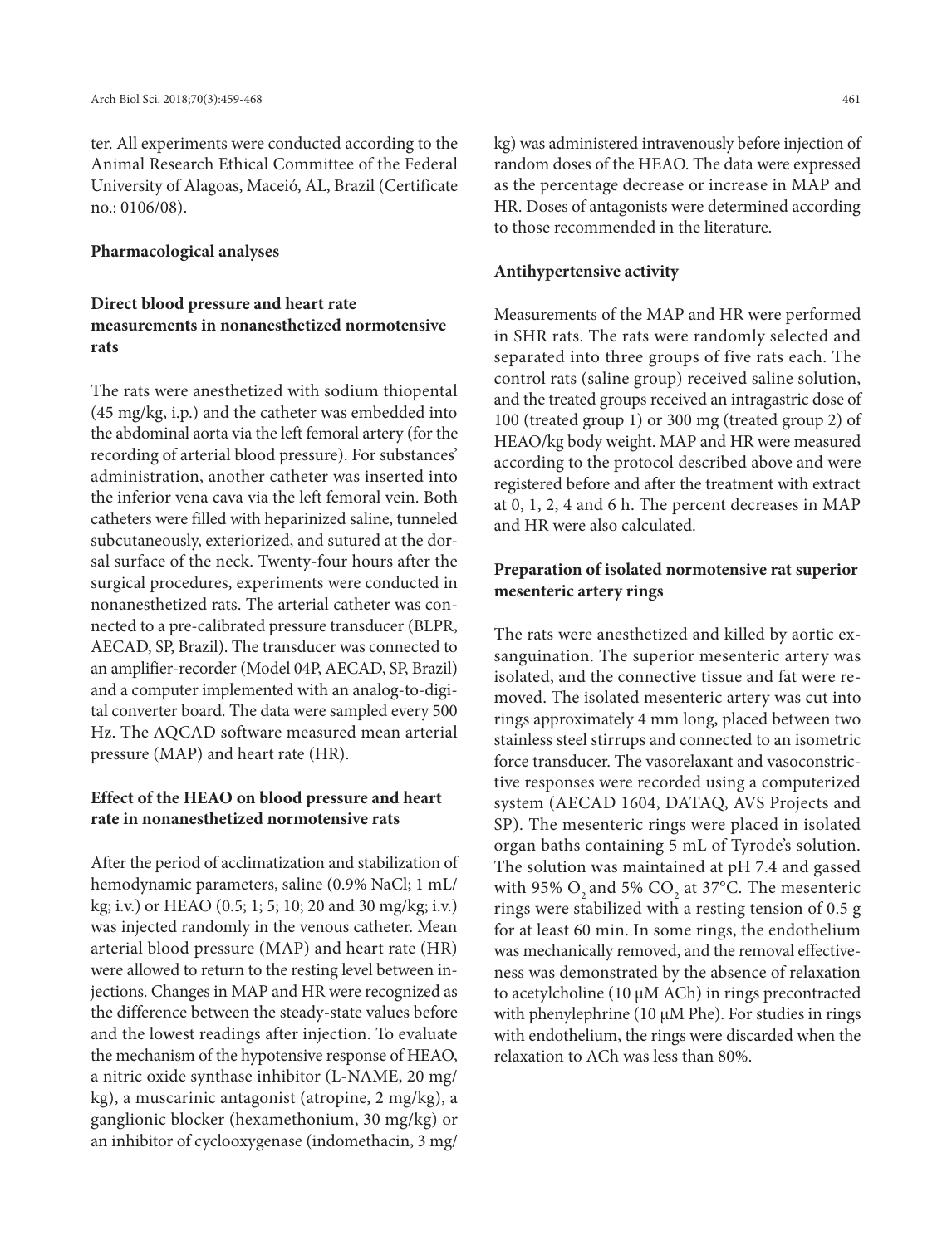# **Effect of HEAO on mesenteric rings precontracted with Phe or KCl**

The ability of HEAO to cause vascular relaxation was studied in both endothelium-denuded and endothelium-intact mesenteric rings previously contracted by Phe (10 μM) or KCl (80 mM). Under the sustained contraction elicited by Phe or KCl, the vessels were exposed to increasing concentrations of HEAO (1- 1000 µg/mL). The extent of relaxation was expressed as the percentage of Phe- or KCl-induced contraction.

### **Data analysis and statistics**

The data are presented as the mean±SEM. The maximum effect  $(E_{\text{max}})$  was considered as the maximal amplitude response reached in the concentration-effect curves. The obtained results were statistically analyzed using one-way ANOVA followed by Bonferroni's post hoc test or unpaired Student's t-test, when appropriate, and values of P<0.05 were considered significant. Generation of graphs and statistical analysis was performed using GraphPad Prism ver. 3.0 (GraphPad Software, San Diego, CA, USA).

### **RESULTS**

# Analysis of the chemical constituents by **electrospray ionization mass spectrometry fingerprinting**

The ESI-MS fingerprints technique with direct infusion was used to characterize the presence of compounds in the extract. The extract was analyzed by direct insertion in the negative ion mode. The constituents of the extract were recognized by comparison of their ESI-MS/MS fragmentation spectra with fragmentation spectra of the pattern samples and with literature results. Malic acid and quercetin were identified in the HEAO (Table 1).

### **Effects of HEAO on mean arterial pressure and heart in nonanesthetized normotensive rats**

As shown in Fig. 1, HEAO (0.5, 1, 5, 10, 20, and 30 mg/kg i.v., randomly injected) produced significant decreases in MAP (-13±1, -11±1, -15±2, -20±4, -21±3

**Table 1**. Compounds identified in the HEAO using ESI-MS/MS analyses.

|                                                   | ESI-MS ions $(m/z)$               |                                              |
|---------------------------------------------------|-----------------------------------|----------------------------------------------|
| Compound                                          | Deprotonated<br>ions [M-H]<br>m/z | $MS/MS$ ions $m/z$                           |
| Malic acid                                        | 133                               | 15 eV: $133 \rightarrow 115$                 |
| Quercetin                                         | 301                               | 25 eV: 301→179, 151,121, 107                 |
| Myricetin                                         | 317                               | 25 eV: 317                                   |
| Quercetin $3-O$ - $\beta$ -D-<br>glucopyranoside  | 433                               | 25 eV: 433→301, 121, 107                     |
| Quercetin $3-O$ - $\beta$ -D-<br>rhamnopyranoside | 448                               | 25 eV: $448 \rightarrow 303$ , 301, 151      |
| Myricetin 3-O-β-D-<br>rhamnopyranoside            | 463                               | 25 eV: 463→435, 349, 319, 317                |
| Anacardic acid                                    | 342                               | 25 eV: $342 \rightarrow 314$ , $343$ , $374$ |

and  $-17.7\pm1\%$ ) and HR ( $-7\pm1$ ,  $-4\pm1$ ,  $-9\pm2$ ,  $-17\pm1$ ,  $-31\pm2$  and  $-20\pm1\%$ ) in nonanesthetized rats. The administration of vehicle did not cause any significant changes to baseline MAP or HR.

# **Effects of L-NAME and indomethacin on HEAO-induced responses in nonanesthetized normotensive rats**

The pretreatment with L-NAME (20 mg/kg, i.v.), a nitric oxide synthase inhibitor, significantly attenuated the hypotensive effect induced by HEAO (-4.4±1.1,  $-2.8\pm0.2, -3.3\pm0.4, -4.8\pm0.9, -6.4\pm1.2$  and  $-4.6\pm1.3%$ ). The bradycardic response evoked by HEAO was completely blocked or reversed (-0.7±0.2, 0.0±0.5, 0.1 $\pm$ 0.9, 1.6 $\pm$ 1.6, 0.5 $\pm$ 0.5 and 1.4 $\pm$ 0.4%) (Fig. 1). A similar effect was produced by the inhibitor of cyclooxygenase (indomethacin, 3 mg/kg, i.v.) on MAP (-4.0±0.3, -6.6±1.3, -7.9±0.7, -7.3±0.6, -13.8±1.0 and -13.2±0.4%) and HR (2.0±0.2, 0.7±0.6, 3.0±1.0,  $-1.6\pm0.5$ ,  $-0.2\pm0.9$  and  $-1.0\pm0.6%$ ) (Fig. 1).

# **Effects of atropine and hexamethonium on HEAO-induced responses in nonanesthetized normotensive rats**

The bradycardic effect of HEAO was completely inhibited in animals previously treated with hexamethonium (a ganglionic blocker; 30 mg/kg, i.v) (-0.7±0.2, 0.7±0.1, 0.0±0.6, 0.3±0.3, -1.0±0.5 and -0.5±0.3%), whereas the hypotensive action was significantly reduced by doses of 0.5, 1.0 and 10 mg/kg  $(-4.5 \pm 1.1,$  $-5.6\pm2.4$  and  $-12.4\pm0.6$ %, respectively) (Fig. 1). The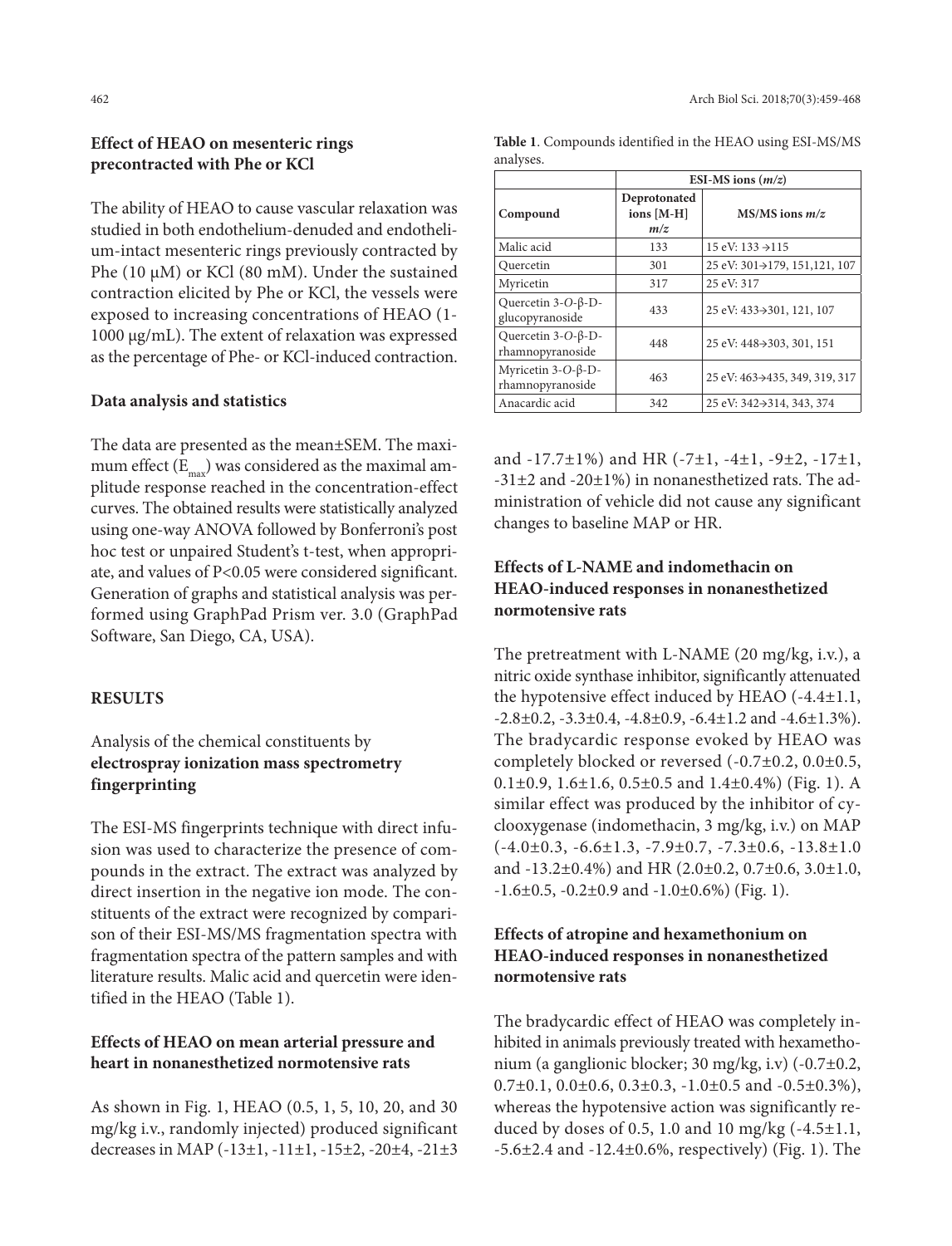$\Box$  Control





 $\Box$  Control

After Indomethacin

**Fig. 1.** Effect of HEAO on MAP and HR before administration of HEAO and after acute administration of L-NAME (20 mg/kg, i.v.), indomethacin (3 mg/kg, i.v.), atropine (2 mg/kg, i.v.) or hexamethonium (30 mg/ kg, i.v.) in normotensive rats; \**p*<0.05, \*\**p*<0.01 and \*\*\**p*<0.001 vs. control. Control – effect of the extract without the blockers; vehicle – mixture of distilled water and 3% cremophor.

pretreatment with atropine (2 mg/kg, i.v., a muscarinic antagonist) significantly attenuated the hypotensive effect induced by HEAO (-8.1±0.4, -7.5±0.6, -6.0± 0.5,  $-10.4\pm1.4$ ,  $-10.4\pm1.5$  and  $-9.0\pm1.2$ %). Similarly, the bradycardic response was completely blocked or reversed (0.0±0.1, 0.0±0.1, -0.1±0.1, 0.0±0.1, -0.1±0.0 and 5.2±0.2%) (Fig. 1).

### **Antihypertensive effect of HEAO in SHR rats**

The values of MAP and HR before administration of the extract were taken as 100% (0 h) of activity. After 2 h of oral administration of HEAO, the MAP was significantly decreased when compared with saline control extract administration (Fig. 2). There were no significant changes in HR in either group analyzed in SHR.

# **Effect of HEAO on the contraction induced by phenylephrine or KCl**

As shown in Fig. 3, HEAO relaxed Phe (10 μM) and KCl (80 mM)-precontracted mesenteric rings with endothelium, in a dose-dependent manner  $(E_{\text{max}}=55.1\pm3.1\% \text{ and } E_{\text{max}}=37.9\pm2.3\% \text{, respectively}).$ The  $E_{\text{max}}$  values for the relaxant effect of HEAO in endothelium-intact and endothelium-denuded rings that were precontracted with Phe were significantly different (55.1±3.1% and 13.7±5.3%, respectively). In rings precontracted with KCl (80 mM), the absence of the endothelium abolished HEAO-induced vasorelaxation. The  $E_{\text{max}}$  values established for HEAO in endothelium-intact rings precontracted with KCl were significantly different from those observed in Pheprecontracted rings.

### **DISCUSSION**

We investigated the possible cardiovascular effects produced by HEAO using *in vivo* and *in vitro* approaches. Previous research has shown that anesthesia modifies the principal systems of regulation of blood pressure, such as the sympathetic nervous and baroreflex [22- 24]. Anesthesia also induces synaptic depression in the central nervous system and changes the autonomic responses [25,26]. Thus, all *in vivo* experiments were conducted in conscious and freely moving animals to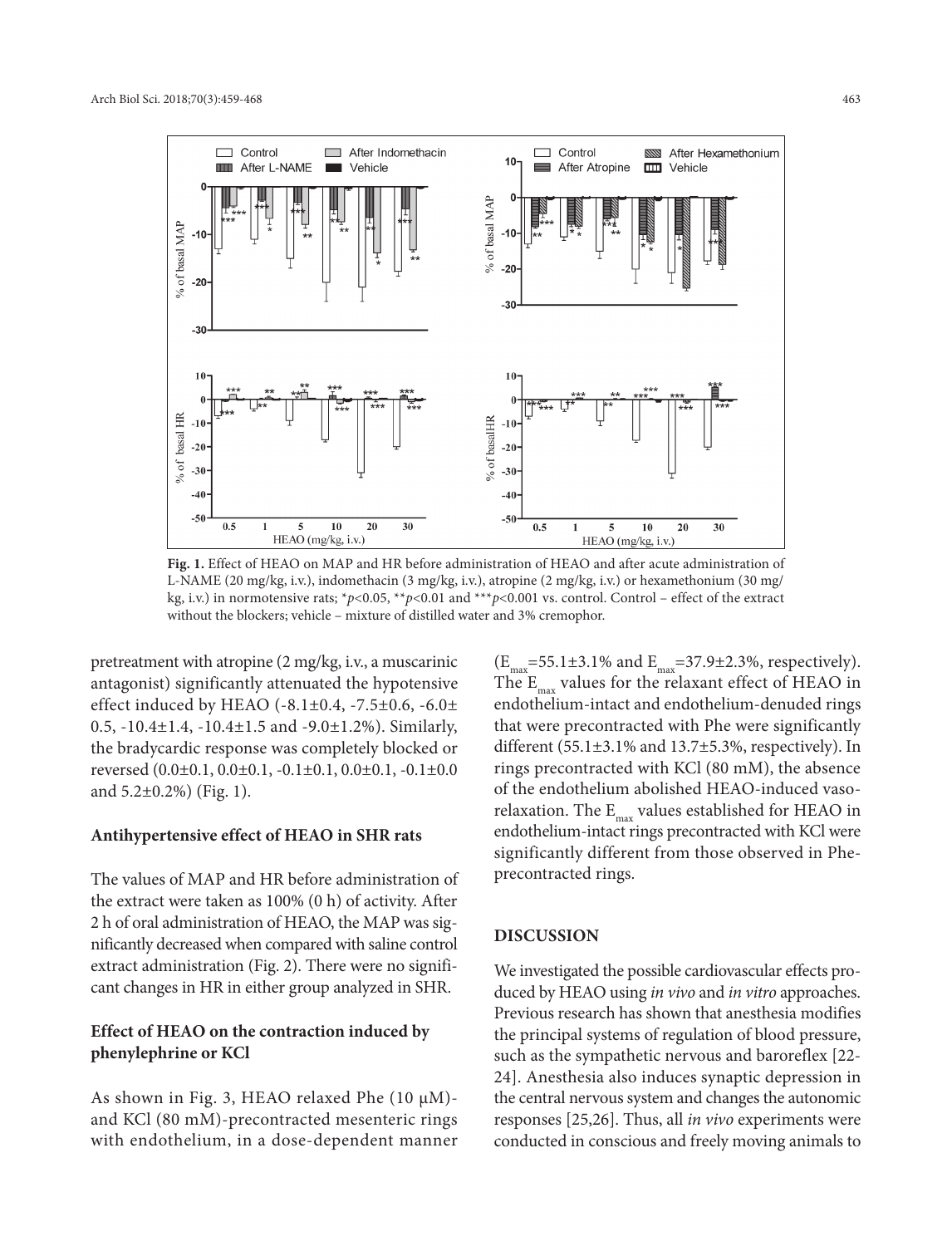

**Fig. 2.** Effect of HEAO on MAP and HR after administration of saline (Saline group) and HEAO (100 and 300 mg/kg, orogastric administration) (Treated group) in SHR. Values are mean±SEM (n=5); \*\**p*<0.01 vs. the Saline group.



**Fig. 3.** Vasorelaxant effect of HEAO in superior mesenteric artery rings. Values are expressed as the mean±SEM of five experiments. \*\*\*p<0.001 vs. Phe or KCl E-;  $\#p<0.01$  vs. contracted by KCl (80 mM) E+. E- – endothelium denuded; E+– endothelium intact.

avoid a direct impact of anesthesia and surgical stress on the analyzed cardiovascular parameters. Our results demonstrated that in nonanesthetized normotensive rats, the intravenous administration of HEAO induced hypotension and bradycardia.

The endothelium plays a significant role in modulating vascular smooth muscle (VSM) tone and regulating blood pressure through the release of a variety of vasoactive factors, including nitric oxide (NO), endothelium-derived hyperpolarizing factor (EDHF) and cyclooxygenase metabolites of arachidonic acid, such as prostacyclin  $(PGI_2)$  and prostaglandins (PGs) [27].

To investigate the participation of NO in hypotensive and bradycardic effects induced by HEAO, we conducted experiments in animals pretreated with L-NAME, an inhibitor of NO synthase. Thus, in the presence of L-NAME, the hypotension produced by HEAO was attenuated, and the bradycardia was blocked or reversed, implying that NO seems to participate in these effects. Previous studies showed that NO can reduce sympathetic tone, producing hypotension and bradycardia [28]. NO also promotes negative chronotropic and inotropic effects in the rat [29]. We suggest that NO is involved in these responses by decreasing blood pressure and heart rate or by acting directly on the heart. Nonetheless, further experiments are needed to clarify the mechanisms involved.

 $\mathrm{PGI}_2$  is as an endothelium-derived vasodilator that, by stimulating the  $\mathrm{PGI}_2$  receptors and activat-

ing adenylate cyclase, induces an increase in intracellular cyclic-AMP concentration, producing smooth muscle relaxation [30]. Indomethacin, a nonselective cyclooxygenase inhibitor, was used to evaluate the involvement of vasodilator prostanoids in HEAO-induced responses. This inhibitor significantly reduced HEAO-elicited hypotension and abolished or reversed the bradycardic response. These results suggest that cyclooxygenase metabolites are involved in the effect elicited by the extract (probably  $PGI_2$ ).

It has been reported in the literature that PGE<sub>2</sub> plays a dynamic role in the regulation of blood pressure homeostasis, exerting a pressor response when EP1 and EP3 receptors are activated, while EP2 and EP4 receptors mediate the depressor response [31, 32]. Thus, the development of new pharmacologic agents targeting specific  $\mathrm{PGE}_2$  receptors could reduce blood pressure and provide end-organ protection for the treatment of hypertension.

Preclinical trials have reported promising effects of *A. occidentale* in modulating the inflammatory response, probably by reduction in  $\mathrm{PGE}_2$  levels [33]. Thus, we also suggest that the prostaglandin pathway is involved in the hypotensive response induced by the extract, probably by the reduction in the  $\mathrm{PGE}_2$  levels and by decreasing the pressor response. However, more pharmacological studies will be needed to clarify the mechanism(s) responsible for the hypotensive and antihypertensive action.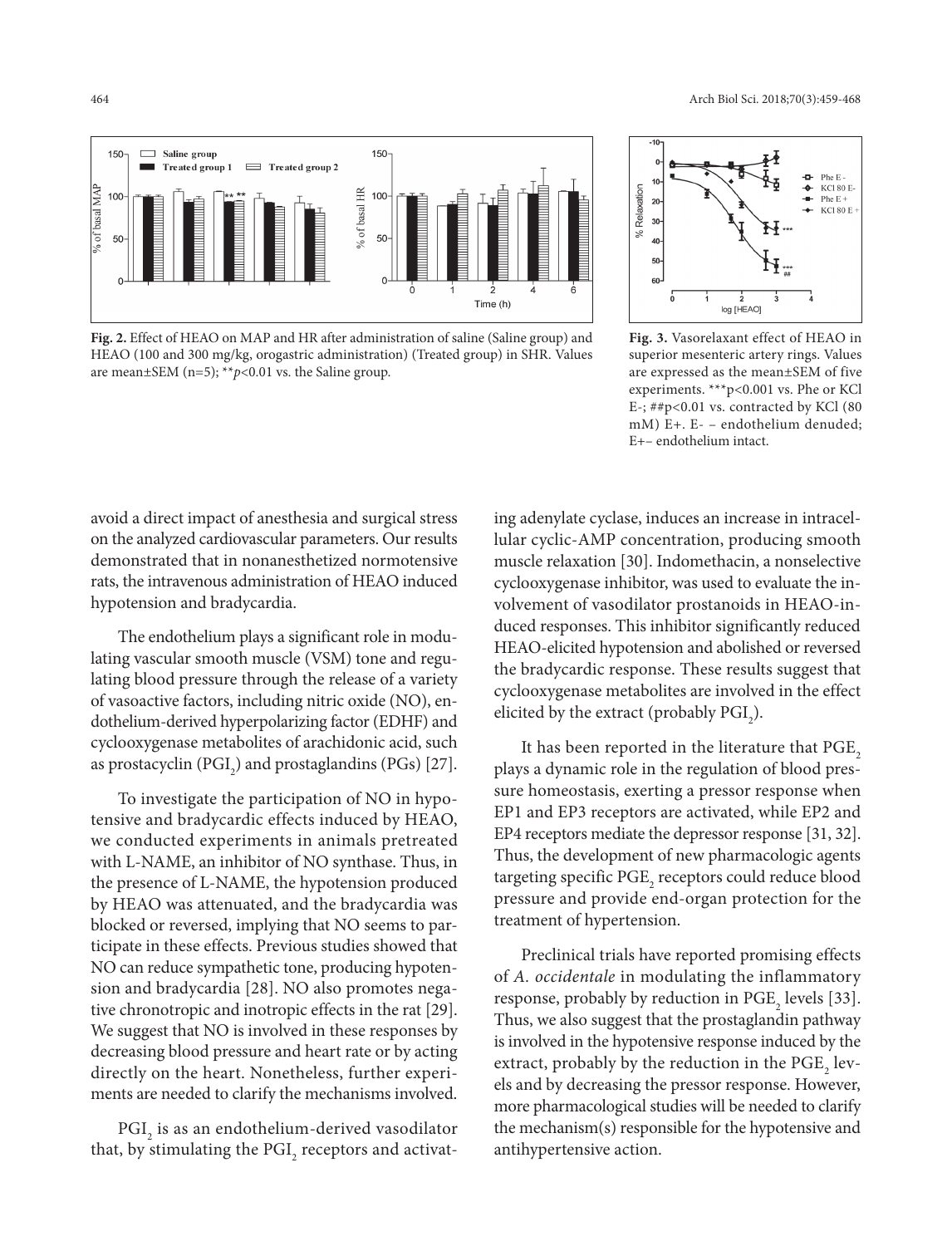The primary autonomic regulation of the sinoatrial node function is through the vagal response via stimulation of cardiac muscarinic receptors. These activated receptors produce excessive bradycardia, a decrease in the cardiac output, followed by hypotension [34]. Therefore, to evaluate the role of muscarinic receptors in hypotensive and bradycardic responses induced by HEAO, we performed experiments in animals pretreated with atropine, a nonselective antagonist of these receptors. Under this treatment, the hypotensive response was significantly changed. The depressor effects of the extract on heart rates were abolished or reversed, suggesting that cardiac muscarinic receptors participate in this effect. Accordingly, we suggest that HEAO acts either directly on these receptors or indirectly via vagal activation.

This hypothesis was investigated using a ganglionic blockade with hexamethonium. Under this treatment, the bradycardic effect was abolished, and the hypotensive response was attenuated, suggesting that most of the HEAO-induced bradycardic effect was due to the indirect activation of muscarinic cardiac receptors, and that hypotension is partly due to a fall in cardiac output as a result of severe bradycardia.

Several physiological mechanisms are involved in short-term blood pressure control, such as neural and hormonal regulatory mechanisms. These regulatory mechanisms significantly influence the blood vessels and heart. Consequently, a drug that intervenes with the function of arteries, veins or the heart will immediately modify blood pressure [35]. The superior mesenteric artery is a small-caliber artery. It plays a significant role in the determination of peripheral resistance and regulation of blood pressure [36]. To better understand and confirm the hypotensive effect induced in *in vivo* experiments, we used an *in vitro* approach with isolated superior mesenteric arteries. In mesenteric rings precontracted with Phe, the HEAO produced a relaxant effect on endothelium-intact rings in a concentration-dependent manner.

The vascular endothelium performs a crucial role in the control and maintenance of cardiovascular homeostasis, which is achieved by production of biochemical mediators [30]. To verify whether the vasorelaxant effect could involve the participation of the vascular endothelium, we conducted experiments

with mesenteric rings without the endothelium. In this state, the relaxant effect induced by HEAO was altered, suggesting that the presence of the endothelium is essential for the vasodilator effect. Results from these *in vitro* experiments support the effects observed *in vivo*, as the hypotensive and bradycardic effects induced by the extract involved the possible participation of the endothelium. It is important to mention that our findings corroborate evidence from previous studies demonstrating that the extract of *A. occidentale* leaves produced a vasorelaxant effect in aortic rings [19].

Elevation of K+ concentration in smooth muscle cells promotes membrane depolarization by voltagegated Ca2+ channels (Cav) opening and a consequent increase in  $Ca^{2+}$  influx in the intracellular medium, causing a sustained contraction [37]. The present study demonstrated that the HEAO was capable of antagonizing, in a concentration-dependent manner, KCl-induced contractions in intact mesenteric rings. However, in denuded mesenteric rings, the vasorelaxant effect of the HEAO was wholly abolished, suggesting that the presence of the endothelium is crucial for relaxant response expression.

The Phe-induced vasoconstriction is mediated by the stimulation of G-protein linked to adrenoceptors, while the KCl-induced vasoconstriction is mediated by activation of voltage-dependent calcium channels and following the release of Ca from the sarcoplasmic reticulum [38]. In intact mesenteric rings, we determined that HEAO was capable of antagonizing, in a concentration-dependent manner, KCl- and Phe-induced contractions with lower effectiveness for rings precontracted with KCl. Since HEAO relaxed mesenteric rings that were precontracted with both agonists, we suggest that the HEAO blocks  $Ca^{2+}$  influx by interfering with both voltage- and receptor-operated channels.

The SHR model is similar to hypertension in humans [39]. This model is widely used for the screening of new antihypertensive drugs. It provides a similar pattern of blood pressure decrease as in hypertensive humans [40]. Thus, we reasoned that the SHR was a relevant model to investigate the effect of HEAO on hypertension. The intragastric administration of HEAO in nonanesthetized SHR elicited a significant reduction in MAP (2 h after administration) and did not change the HR. The antihypertensive effect of this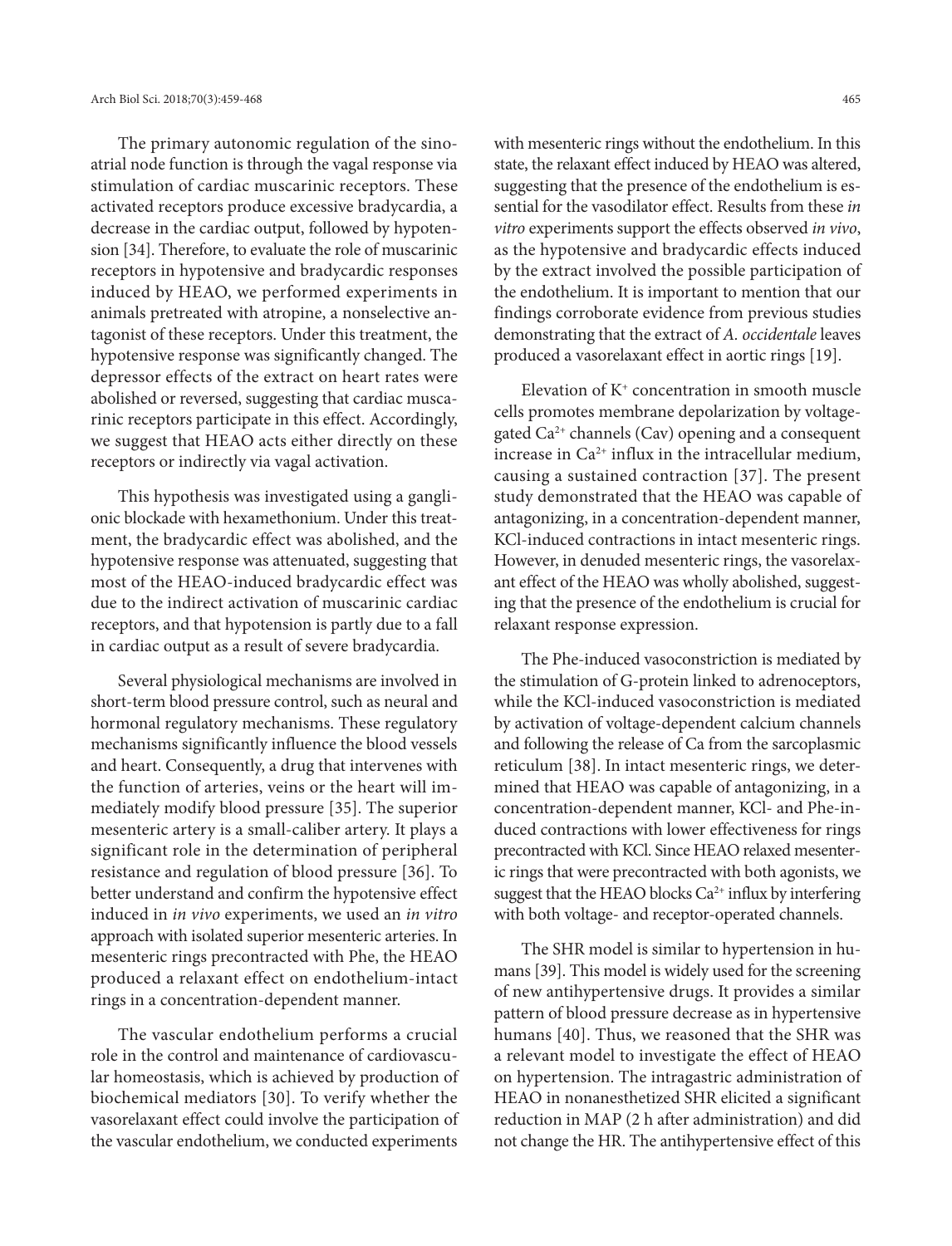extract could be assigned to both its vasorelaxant and hypotensive effects.

The compounds identified in the HEAO were malic acid and quercetin. Preliminary qualitative chemical tests show the presence of alkaloids, saponins and polyphenols [41]. Our results are in agreement with other published studies that demonstrated the presence of a mixture of quercetin in the hexane extract of the leaves of the plant [42]. Previous research has shown that quercetin is capable of exerting endothelium-dependent vasodilation by increased NO and by decreasing blood pressure [43,44]. The literature reports that quercetin shows its antihypertensive effects by modification of multiple factors controlling blood pressure [45]. It was reported that malic acid caused hypotensive activity in normotensive Sprague-Dawley rats [46]. Based on this, we propose that these compounds probably contributed to the cardiovascular effects induced by the hexane extract.

### **CONCLUSION**

HEAO induces hypotensive and bradycardic effects in normotensive nonanesthetized rats. The hypotensive effect is probably due to a reduction in peripheral vascular resistance, mediated by the endothelium, and in part by a decrease in cardiac output. The bradycardic effect appears to be due to an indirect cardiac muscarinic activation through the vagus nerve. HEAO also exhibits an antihypertensive effect. Further experiments are necessary to elucidate the underlying mechanisms responsible for these responses.

**Funding:** This work was supported by grants from FAPEAL, FAPESP, and CNPq.

**Author contributions:** Êurica Ribeiro and Cintia da Costa conceived and designed the study. Cintia da Costa, Edla Herculano, Jessyka Silva, Emanuel Paulino and Alessandro Bernardino performed the *in vitro* and *in vivo* experiments. João Araújo-Júnior, Antônio Sant'Ana and Marcos J. Salvador performed the chemical experiments. Êurica Ribeiro and Cintia da Costa wrote the paper. All authors read and approved the final manuscript.

**Conflict of interest disclosure:** The authors have no conflicts of interest to disclose.

### **REFERENCES**

- 1. Coffman TM. Under pressure: the search for the essential mechanisms of hypertension. Nat Med. 2011;17(11):1402-9.
- 2. Lim SS, Vos T, Flaxman AD, Danaei G, Shibuya K, Adair-Rohani H, Amann M, Anderson HR, Andrews KG, Aryee M, Atkinson C, Bacchus LJ, Bahalim AN, Balakrishnan K, Blames J, Barker-Collo S, Baxter A, Belle ML, Blore JD, Blyth F, Bonner C, Borges G, Bourne R, Boussinesq M, Brauer M, Brooks P, Bruce NG, Brunekreef B, Bryan-Hancock C, Bucello C, Buchbinder R, Bull F, Burnette RT, Byers TE, Calabria B, Carapetis J, Carnahan E, Chafe Z, Charlson F, Chen H, Chen JS, Cheng AT, Child JC, Cohen A, Colson KE, Cowie BC, Darby S, Darling S, Davis A, Degenhardt L, Dentener F, Des Jarlais DC, Devries K, Dherani M, Ding EL, Dorsey ER, Driscoll T, Edmond K, Ali SE, Engell RE, Erwin PJ, Fahimi S, Falder G, Farzadfar F, Ferrari A, Finucane MM, Flaxman S, Fowkes FG, Freedman G, Freeman MK, Gakidou E, Ghosh S, Giovannucci E, Gmel G, Graham K, Grainger R, Grant B, Gunnell D, Gutierrez HR, Hall W, Hoek HW, Hogan A, Hosgood HD, Hoy D, Hu H, Hubbell BJ, Hutchings SJ, Ibeanusi SE, Jacklyn GL, Jasrasaria R, Jonas JB, Kan H, Kanis JA, Kassebaum N, Kawakami N, Khang YH, Khatibzadeh S, Khoo JP, Kok C, Laden F, Lalloo R, Lan Q, Lathlean T, Leasher JL, Leigh J, Li Y, Lin JK, Lipshultz SE, London S, Lozano R, Lu Y, Mak J, Malekzadeh R, Mallinger L, Marcenes W, March L, Marks R, Martin R, McGale P, McGrath J, Mehta S, Mensah GA, Merriman TR, Micha R, Michaud C, Mishra V, Mohd Hanafiah K, Mokdad AA, Morawska L, Mozaffarian D, Murphy T, Naghavi M, Neal B, Nelson PK, Nolla JM, Norman R, Olives C, Omer SB, Orchard J, Osborne R, Ostro B, Page A, Pandey KD, Parry CD, Passmore E, Patra J, Pearce N, Pelizzari PM, Petzold M, Phillips MR, Pope D, Pope CA, Powles J, Rao M, Razavi H, Refuess EA, Rehm JT, Ritz B, Rivar FP, Roberts T, Robinson C, Rodriguez-Portales JA, Romieu I, Room R, Rosenfeld LC, Roy A, Rushton L, Salomon JA, Sampson U, Sanchez-Riera L, Sanmam E, Sapkota A, Seedat S, Shi P, Shield K, Shivakoti R, Singh GM, Sleet DA, Smith E, Smith KR, Stapelberg NJ, Steenland K, Stöckl H, Stovner LJ, Straif K, Straney L, Thurston GD, Tran JH, Van Dingenen R, Van Donkelaar A, Veerman JL, Vijayakumar L, Weintraub R, Weissman MM, White RA, Whiteford H, Wiersma ST, Wilkinson JD, Williams HC, Williams W, Wilson N, Woolf AD, Yip P, Zielinski JM, Lopez AD, Murray CJ, Ezzati M, AlMazroa MA, Memish ZA. A comparative risk assessment of burden of disease and injury attributable to 67 risk factors and risk factor clusters in 21 regions, 1990-2010: a systematic analysis for the Global Burden of Disease Study 2010. Lancet. 2012;380(9859):2224-60.
- 3. Pereira M, Lunet N, Azevedo A, Barros H. Differences in prevalence, awareness, treatment and control of hypertension between developing and developed countries. J Hypertens. 2009;27(5):963-975.
- 4. Prado JC, Kupek E, Mion D. Validity of four indirect methods to measure adherence in primary care hypertensives. J Hum Hyperten. 2007;21(7):579-84.
- 5. Achelrod D, Wenzel U, Simon Frey S. Systematic Review and Meta-Analysis of the Prevalence of Resistant Hypertension in Treated Hypertensive Populations. Am J Hypertens. 2014;28(3):355-61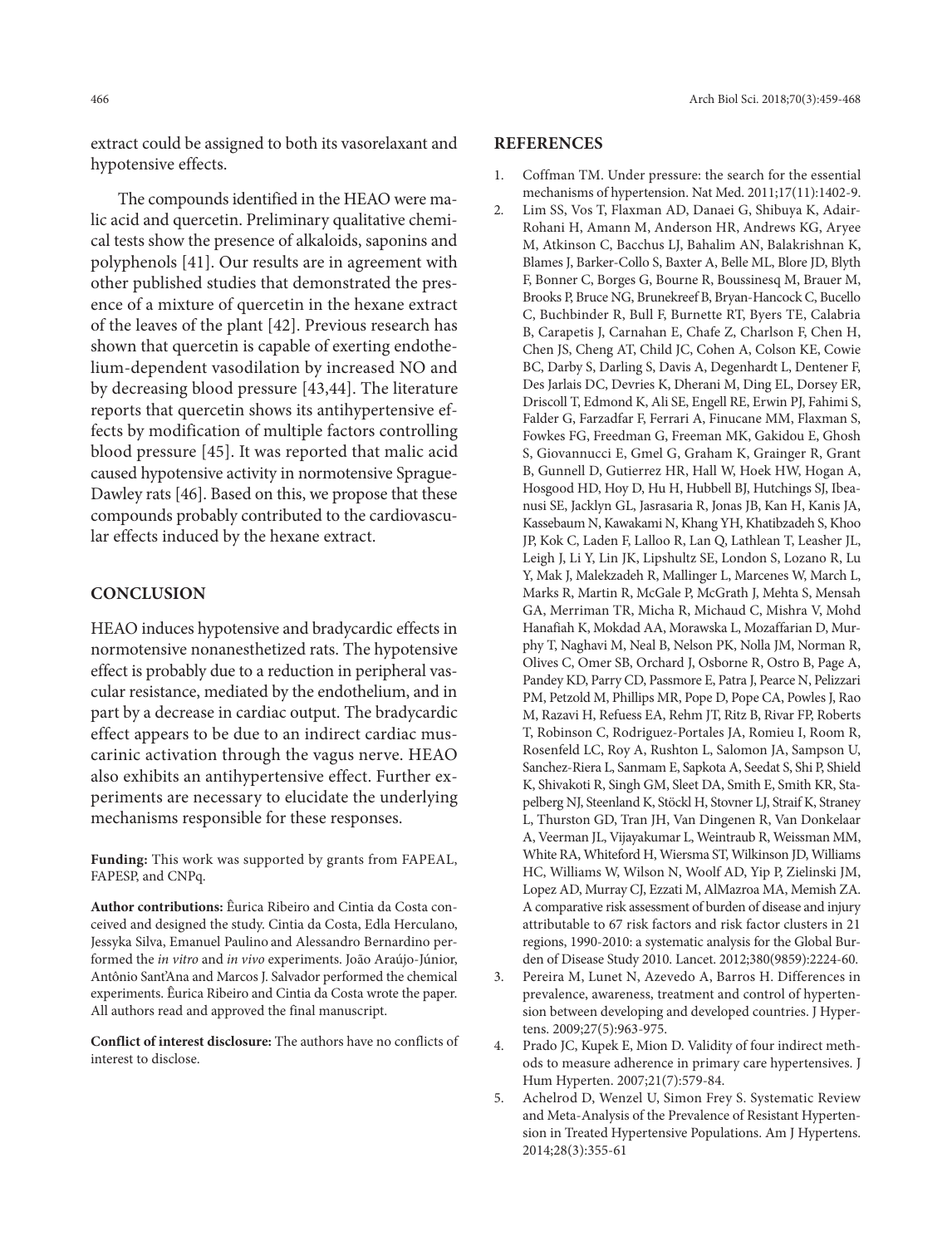- 6. Greenway F, Liu Z, Yu Y, Gupta A. A clinical trial testing the safety and efficacy of a standardized *Eucommia ulmoides* Oliver bark extract to treat hypertension. Altern Med Rev. 2011;16(4):338-47.
- 7. Ara Tachjian MD, Viqar Maria MBBS, Arshad Jahangir MD. Use of Herbal Products and Potential Interactions in Patients With Cardiovascular Diseases. J Am Coll Cardiol. 2010;55(6):515-25.
- 8. Tchikaya FO, Bantsielé GB, Kouakou-Siransy G, Datté JY, Yapo PA, Zirihi NG, Offoumou MA. *Anacardium occidentale* Linn. (Anacardiaceae) stem bark extract induces hypotensive and cardio-inhibitory effects in experimental animal models. Afr J Tradit Complement Altern Med. 2011;8(4):452-61.
- 9. Mukhopadhyaya AK, Hati QK, Tamizharasua AKW, Satya Babua P. Larvicidal Properties of Cashew Nut Shell Liquid (*Anacardium Occidentale L*) on Immature Stages of Two Mosquito Species. J Vector Borne Dis. 2010;47(4):257-60.
- 10. Silva JG, Souza IA, Higino SJ, Siqueira-Junior JP, Pereira JV, Pereira MSV. Antimicrobial activity of the hydroalcoholic extract of *Anacardium occidentale* Linn. against multi-drug resistant strains of *Staphylococcus aureus*. Rev Bras Farmacogn. 2007;17(4):572-7.
- 11. Tedong L, Madiraju P, Martineau LC, Vallerand D, Arnason JT, Desire DD, Lavoie L, Kamtchouing P, Haddad PS.Hydroethanolic extract of cashew tree (Anacardium occidentale) nut and its principal compound, anacardic acid, stimulate glucose uptake in C2C12 muscle cells. Mol Nutr Food Res. 2010;54(12):1753-62.
- 12. Akinpelu DA. Antimicrobial activity of *Anacardium occidentale* bark. Fitoterapia. 2001;72(3):286-87.
- 13. Olajide OA, Aderogba MA, Adedapo ADA, Makinde JM. Effects of *Anacardium occidentale* stem bark extract on in vivo inflammatory models. J Ethnopharmacol. 2004;95(2- 3):139-42.
- 14. Barcelos GR, Shimabukuro F, Maciel M A, Colus I M. Genotoxicity and antigenotoxicity of cashew (*Anacardium occidentale L*.) in V79 cells. Toxicol In Vitro. 2007;21(8):1468-75.
- 15. Konan NA, Bacchi EM. Antiulcerogenic effect and acute toxicity of a hydroethanolic extract from the cashew (*Anacardium occidentale L*.) leaves. J Ethnopharmacol. 2007;112(2):237-42.
- 16. Singh B, Kale RK, Rao AR. Modulation of antioxidant potential in liver of mice by kernel oil of cashew nut (*Anacardium occidentale*) and its lack of tumour promoting ability in dmba induced skin papillomagenesis. Indian J Exp Biol. 2004;42(4)373-77.
- 17. Ojewole JA. Laboratory evaluation of the hypoglycemic effect of *Anacardium occidentale* linn (anacardiaceae) stembark extracts in rats. Methods Find Exp Clin Pharmacol. 2003;25(3):199-204.
- 18. Barbosa Filho J. M, Medeiros KCP, Diniz MF, Batista LM, Athayde-Filho PF, Silva MS, da-Cunha EVL, Almeida JRG, Quintans-Júnior LJ. Natural products inhibitors of the enzyme acetylcholinesterase. Rev Bras Farmacogn. 2001;16(2):258-85.
- 19. Runnie I, Salleh MN, Mohamed S, Head RJ, Abeywardena MY. Vasorelaxation induced by common edible tropical

plant extracts in isolated rat aorta and mesenteric vascular bed. J Ethnopharmacol. 2004;92(2-3):311-6.

- 20. Giono-Barber P, Thullier Y, inventors. Rolland SA, assignee. Process for obtaining an antihypertensive principle from of *Anacardium Occidentale* L. United States patent US 3879547 A. 1975 Apr 22
- 21. Salvador MJ, Andreazza NL, Lourenço CC, Pascoal ACRF, Stefanello MEA. Antioxidant capacity and phenolic content of four Myrtaceae plants of the south of Brazil. Nat Prod Commun. 2011;6(7):977-82.
- 22. Smith TL, Hutchins PM. Anesthetic effects on hemodynamics of spontaneously hypertensive and Wistar-Kyoto rats. Am J Physiol. 1980;238(4):H539-44.
- 23. Fluckinger JP, Sonnay M, Boillat N, Atkinson J. Attenuation of the baroreceptor reflex by general anesthetic agent in the normotensive rat. Eur J Pharmacol. 1985;109(1):105-9.
- 24. Dorward PK, Riedel W, Burke SL, Gipps J, Korner PI. The renal sympathetic baroreflex in the rabbit. Arterial and cardiac baroreceptor influences, resetting, and effects of anesthesia. Circ Res. 1985;57(4):618-33.
- 25. White SW, Mcritchie RJ. Nasopharyngeal reflexes: Integrative analysis of evoked respiratory and cardiovascular effects. Aust J Exp Biol Med Sci. 1973;5(10):17-31.
- 26. Zimpfer M, Manders WT, Barger AC, Vatner SF. Pentobarbital alters compensatory neural and humoral mechanisms in response to hemorrage. Am J Physiol. 1982;243(5):H713-21.
- 27. Stankevicius E, Kevelaitis E, Vainorius E, Simonsen U. Role of nitric oxide and other endothelium-derived factors. Medicina. 2003;39(4):333-41.
- 28. Kishi T, Hirooka Y, Kimura Y, Sakai K, Ito K, Shimokawa T. Overexpression of eNOS in RVLM improves impaired baroreflex control of heart rate in SHRSP. Hypertension. 2003;41(2):255-60.
- 29. Massion PB, Feron O, Dessy C, Balligand JL. Nitric oxide and cardiac function: ten years after, and continuing. Circ Res. 2003;93(5):388-98.
- 30. Moncada S, Vane JR. Pharmacology and endogenous roles of prostaglandins endoperoxydes throboxane  $\mathbf{A}_\text{2}$  and prostacyclin. Pharmacol Rev. 1998;30(3):293-331.
- 31. Swan CE, Breyer RM. Prostaglandin E2 modulation of blood pressure homeostasis: studies in rodent models. Prostaglandins Other Lipid Mediat. 2011;96(1-4):10-3.
- 32. Nasrallah R, Hassouneh R, Hébert RL. PGE2, Kidney Disease, and Cardiovascular Risk: Beyond Hypertension and Diabetes. J Am Soc Nephrol. 2016;27(3):666-76.
- 33. Da Silva DPB, Florentino IF, da Silva Moreira LK, Brito AF, Carvalho VV, Rodrigues MF, Vasconcelos GA, Vaz BG, Pereira-Junior MA, Fernandes KF, Costa EA. Chemical characterization and pharmacological assessment of polysaccharide free, standardized cashew gum extract (*Anacardium occidentale* L.). J Ethnopharmacol. 2018;213:395-402.
- 34. Mitchelson F. Heterogeneity in muscarinic receptors: evidence from pharmacological studies with antagonists. Trends Pharmacol Sci. 1984;5:12-6.
- 35. Thrasher T. Baroreceptors and the long-term control of blood pressure. Exp Physiol. 2004;89(4):331-5.
- 36. Mulvany MJ, Aalkjaer C. Structure and function of small arteries. Physiol Rev. 1990;70(4):921-61.